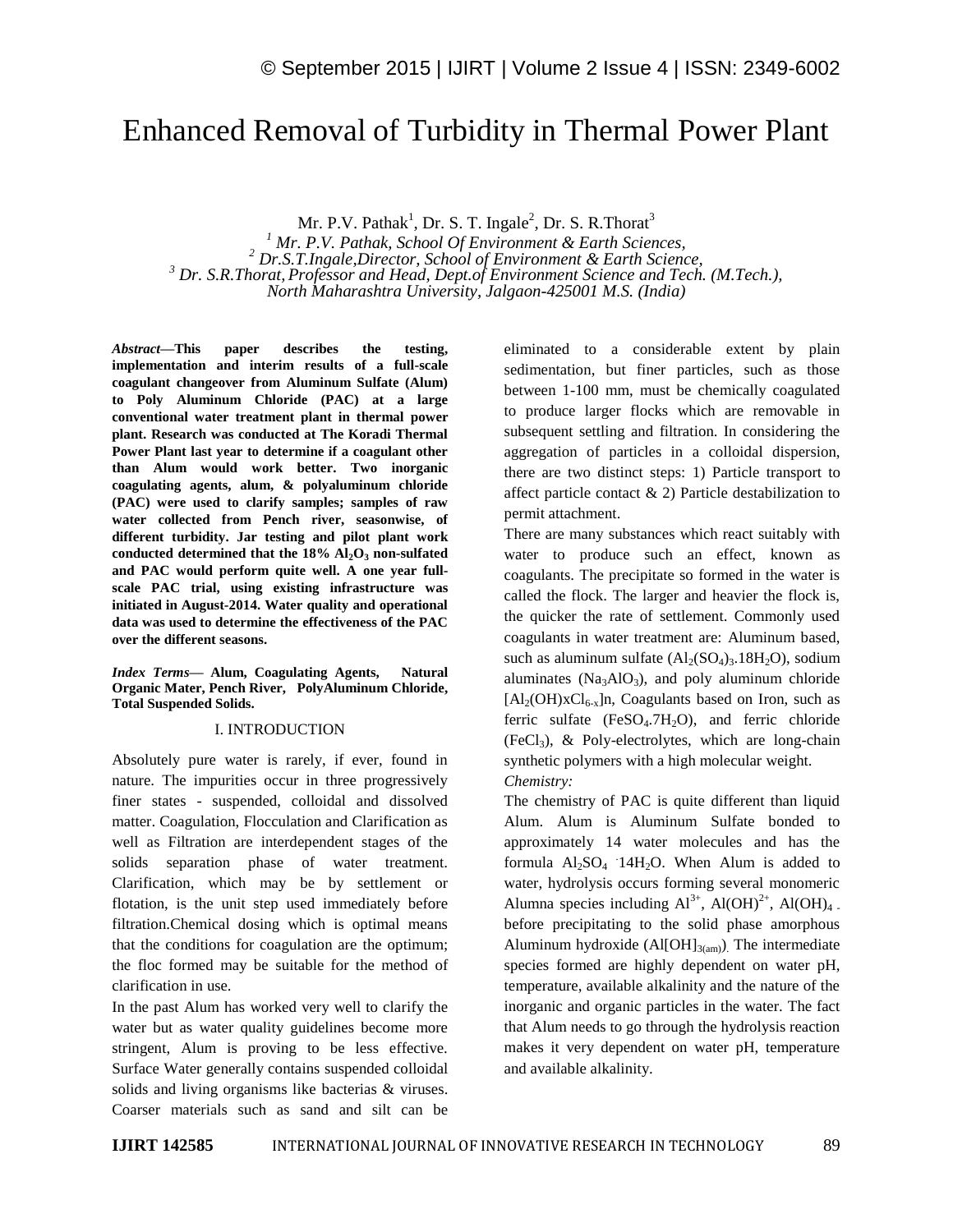#### II*.* EXPERIMENTAL WORK

Jar test which is widely used to evaluate the performance of coagulants and is to determine the optimum chemical conditions in terms of coagulant dose and pH for treatment of the water. It is probably the most important routine test carried out at a treatment works employing coagulation and flocculation as part of the treatment process. The results should be used for control of the treatment plant, but not necessarily for prediction of plant operating rates, final turbidity and total ( as distinct from soluble ) coagulant levels. The interpretation of test results involves visual and chemical testing of the clarified water.

*A. Alum stock solution Preparation-*

As stated above, alums, (consisting of 17 to 19%  $Al_2O_3$ ) were used. For such, a 1% alum solution was prepared by dissolving 1.0 grams of crystal alum in 1liter of distilled water (1000 ppm),100 ml of 1000ppm sample makeup to 1.0 L by using distill water(100 ppm stock solution)

*B.Poly aluminum Chloride (PAC) stock solution Preparation-*

1% PAC solution was prepared by dissolving 1.0 grams PAC powder in 1 liter of distilled water (1000 ppm),100 ml of 1000 ppm sample makeup to 1.0 L by using distill water (100 ppm stock solution)

#### *C. Turbidity Test*

Turbidity meter used to measure turbidity. Turbidity level was considered as the criteria of index for water clarity. Before testing, samples of untreated raw water collected from Pench River and of different turbidity such as 148, 543,811 and 2194 NTU.

#### *D. pH Test*

River water's pH was undertaken before and after water treatment with both types of coagulants, but there were no significant changes in the resultant pH. raw water was 8.2

# *E. Alkalinity Test*

Alkalinity of river water sample was tested after addition both types of coagulants, but there were no significant changes in the resultant alkalinity of PAC.

## III. RESULTS AND DISCUSSION

# **Table I- Performance of Alum and PAC (Summer Season-Average) (Source-Pench River, Turbidity-148, pH-8.21)**

| Alum mg/l     | 0        | 5     | 10    | 20    | 30    | 35    |
|---------------|----------|-------|-------|-------|-------|-------|
| Residual      | 148      | 101   | 65    | 17    | 08    | 05    |
| Turbidity     |          |       |       |       |       |       |
| <b>NTU</b>    |          |       |       |       |       |       |
| Reduction     | $\Omega$ | 31.75 | 56.08 | 88.51 | 94.59 | 96.62 |
| $\%$          |          |       |       |       |       |       |
| pН            | 8.21     | 8.12  | 7.75  | 7.42  | 7.33  | 7.21  |
| Alkalinity    | 158      | 152   | 146   | 138   | 129   | 120   |
| ppm           |          |       |       |       |       |       |
| <b>T.S.S.</b> | 29       | 22    | 18    | 12    | 07    | 05    |
| ppm           |          |       |       |       |       |       |
| PAC mg/l      | $\bf{0}$ | 5     | 10    | 20    | 25    |       |
|               |          |       |       |       |       |       |
| Residual      | 144      | 101   | 18    | 11    | 04    |       |
| Turbidity     |          |       |       |       |       |       |
| Reduction     | $\Omega$ | 29.86 | 87.5  | 92.36 | 97.22 |       |
| $\%$          |          |       |       |       |       |       |
| pН            | 8.21     | 8.20  | 8.16  | 8.12  | 8.10  |       |
| Alkalinity    | 158      | 154   | 151   | 146   | 144   |       |
| ppm           |          |       |       |       |       |       |
| <b>T.S.S.</b> | 29       | 23    | 16    | 11    | 04    |       |
| ppm           |          |       |       |       |       |       |

# **Table II- Performance of Alum and PAC (Winter Season-Average) (Source-Pench River, Turbidity-543, pH-8.21)**

| Alum mg/l                            | 0              | 5     | 10    | 20    | 30    | 40    |
|--------------------------------------|----------------|-------|-------|-------|-------|-------|
| Residual<br>Turbidity,<br><b>NTU</b> | 543            | 166   | 78    | 37    | 18    | 05    |
| Reduction<br>$\frac{0}{0}$           | $\overline{0}$ | 69.42 | 85.63 | 93.18 | 96.68 | 99.08 |
| рH                                   | 8.21           | 8.11  | 7.73  | 7.44  | 7.34  | 7.19  |
| Alkalinity<br>ppm                    | 92             | 89    | 85    | 82    | 78    | 72    |
| T.S.S.<br>ppm                        | 44             | 32    | 20    | 14    | 09    | 06    |
| PAC mg/l                             | $\bf{0}$       | 5     | 10    | 20    | 25    | 30    |
| Residual<br>Turbidity,<br><b>NTU</b> | 541            | 99    | 47    | 21    | 11    | 04    |
| Reduction<br>$\frac{0}{0}$           | $\mathbf{0}$   | 81.70 | 91.31 | 96.11 | 97.96 | 99.26 |
| pH                                   | 8.21           | 8.20  | 8.16  | 8.10  | 8.06  | 8.03  |
| Alkalinity<br>ppm                    | 92             | 91    | 88    | 86    | 84    | 82    |
| <b>T.S.S.</b><br>ppm                 | 44             | 30    | 19    | 11    | 05    | 02    |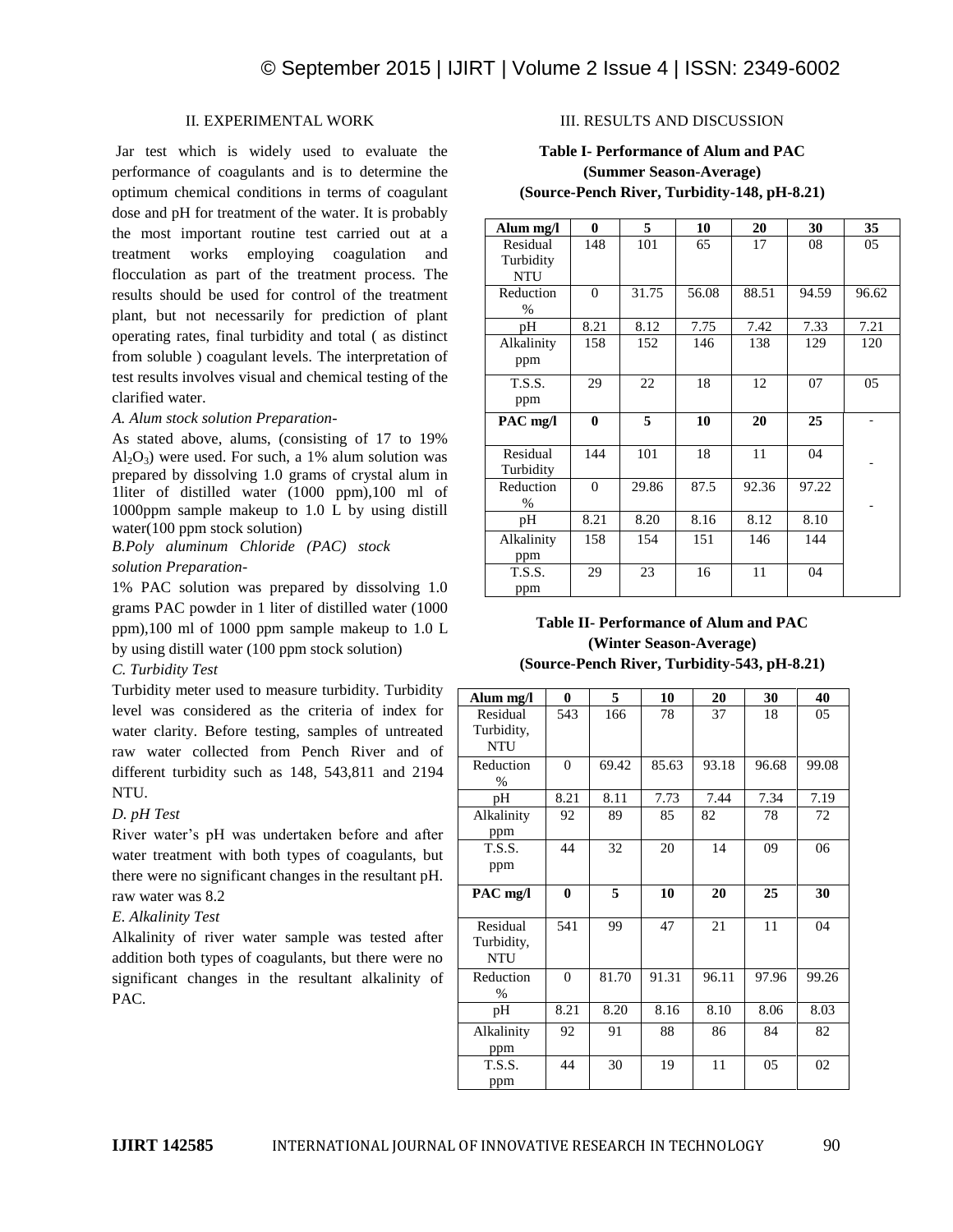| Alum mg/l     | 0            | 10             | 20    | 40    | 50    | 55    |
|---------------|--------------|----------------|-------|-------|-------|-------|
| Residual      | 811          | 302            | 103   | 23    | 11    | 04    |
| Turbidity,    |              |                |       |       |       |       |
| <b>NTU</b>    |              |                |       |       |       |       |
| Reduction     | $\Omega$     | 62.76          | 87.29 | 97.16 | 98.64 | 99.50 |
| $\frac{0}{0}$ |              |                |       |       |       |       |
| pН            | 8.12         | 7.90           | 7.77  | 7.52  | 7.37  | 7.25  |
| Alkalinity    | 90           | 84             | 77    | 69    | 64    | 61    |
| ppm           |              |                |       |       |       |       |
| <b>T.S.S.</b> | 57           | 46             | 33    | 14    | 08    | 04    |
| ppm           |              |                |       |       |       |       |
| PAC mg/l      | $\mathbf{0}$ | 0 <sub>5</sub> | 10    | 20    | 30    | 40    |
| Residual      | 809          | 459            | 241   | 86    | 13    | 05    |
| Turbidity,    |              |                |       |       |       |       |
| <b>NTU</b>    |              |                |       |       |       |       |
| Reduction     | $\Omega$     | 43.26          | 70.21 | 89.36 | 98.39 | 99.38 |
| $\frac{0}{0}$ |              |                |       |       |       |       |
| pН            | 8.12         | 8.02           | 7.93  | 7.80  | 7.71  | 7.63  |
| Alkalinity    | 90           | 86             | 82    | 79    | 76    | 72    |
| ppm           |              |                |       |       |       |       |
| <b>T.S.S.</b> | 58           | 44             | 29    | 13    | 07    | 03    |
| ppm           |              |                |       |       |       |       |

# **Table III- performance of Alum and PAC (Pre-Monsoon Season-Average) (Source-Pench River, Turbidity-811, pH-8.12)**

## **Table IV- Performance of Alum and PAC (Monsoon Season-Average) (Source-Pench River, Turbidity-2194, pH-8.10)**

| Alum mg/l                | $\bf{0}$       | 20    | 40    | 50    | 60    | 70    |
|--------------------------|----------------|-------|-------|-------|-------|-------|
| Residual                 | 2194           | 254   | 92    | 39    | 18    | 05    |
| Turbidity,               |                |       |       |       |       |       |
| <b>NTU</b>               |                |       |       |       |       |       |
| Reduction                | $\Omega$       | 88.42 | 95.80 | 98.22 | 99.17 | 99.78 |
| $\frac{0}{0}$            |                |       |       |       |       |       |
| pH                       | 8.10           | 7.83  | 7.68  | 7.52  | 7.40  | 7.27  |
|                          |                |       |       |       |       |       |
| Alkalinity               | 96             | 78    | 63    | 56    | 49    | 40    |
| ppm                      |                |       |       |       |       |       |
| <b>T.S.S.</b>            | 74             | 61    | 42    | 26    | 12    | 06    |
| ppm                      |                |       |       |       |       |       |
| $PAC$ mg/l               | $\bf{0}$       | 10    | 20    | 30    | 40    | 45    |
|                          |                |       |       |       |       |       |
| Residual                 | 2199           | 284   | 86    | 41    | 13    | 05    |
|                          |                |       |       |       |       |       |
|                          |                |       |       |       |       |       |
| Turbidity,<br><b>NTU</b> |                |       |       |       |       |       |
| Reduction                | $\overline{0}$ | 87.08 | 96.08 | 98.13 | 99.40 | 99.77 |
| %                        |                |       |       |       |       |       |
| pH                       | 8.10           | 8.03  | 7.95  | 7.87  | 7.79  | 7.68  |
| Alkalinity               | 96             | 91    | 82    | 79    | 76    | 72    |
| ppm                      |                |       |       |       |       |       |
| T.S.S.                   | 74             | 41    | 23    | 15    | 08    | 04    |
| ppm                      |                |       |       |       |       |       |

#### **Table V Comparative dose to decrease turbidity5 NTU**

| Sr.           | Turbidity | Alum | PAC  | % consumption of |
|---------------|-----------|------|------|------------------|
| no            | NTU(Avg)  | mg/1 | mg/1 | PAC against Alum |
|               | 148       | 35   | 25   | 71.42%           |
|               |           |      |      |                  |
| $\mathcal{L}$ | 543       | 40   | 30   | 62.50 %          |
|               |           |      |      |                  |
| 3             | 811       | 55   | 40   | 72.72%           |
|               |           |      |      |                  |
| 4             | 2194      | 70   | 45   | 64.28 %          |
|               |           |      |      |                  |

**Average PAC consumption =67.73% ~70%** 

**Graph1 Comparative dose to decrease turbidity 5 NTU**



From the Table No. I to V and Graph- I the performance of different types of coagulants was observed on the clarity of river water. Thus, the effect of the coagulating agents, on the pH, alkalinity and T.S.S. of the treated water was tabulated. The effects of increasing doses of coagulants on water samples were determined. These figures show the increased removal of water impurities with an increase in the dose of all types of agents. However, the PAC produced the lowest water impurities. During the experiment, it was noted that during the PAC treatment flocks formed rapidly and the sludge produced was more compact than that of the alum. This could be due to the great ease of PAC hydrolysis as compared to that of alum. PAC emits polyhydroxides with long molecular

 chains and great electrical charges in the solution, thus maximizing the physical action of